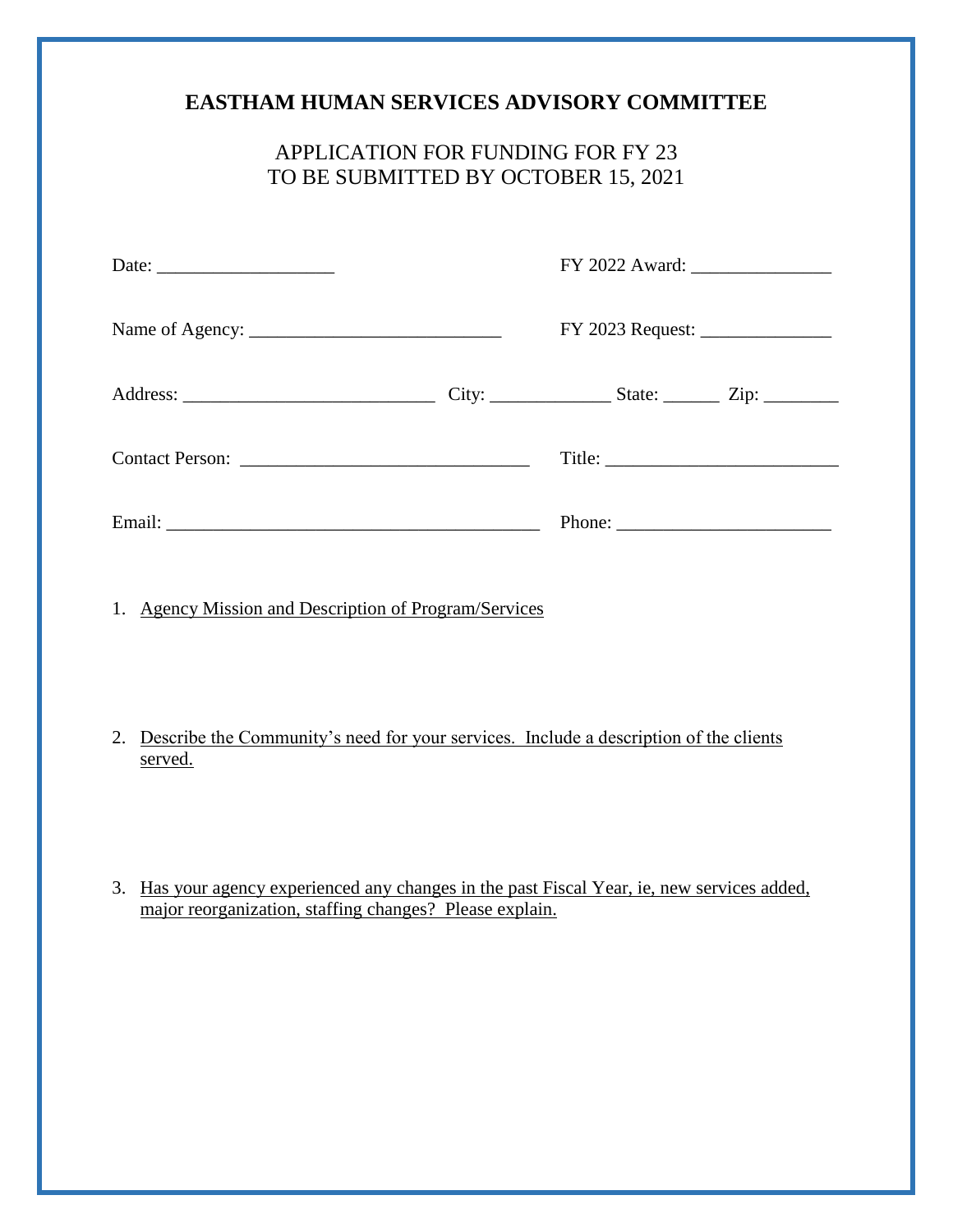## 4. Eastham residents served in the past Fiscal Year

| <b>Service Provided</b> | <b>Number of</b><br><b>Eastham</b><br><b>Residents</b><br><b>Served</b> | <b>Hours of</b><br><b>Service</b> | Cost | Funding* |
|-------------------------|-------------------------------------------------------------------------|-----------------------------------|------|----------|
|                         |                                                                         |                                   |      |          |
|                         |                                                                         |                                   |      |          |
|                         |                                                                         |                                   |      |          |
|                         |                                                                         |                                   |      |          |
|                         |                                                                         |                                   |      |          |
|                         |                                                                         |                                   |      |          |

**\*Specify all funding sources used to support this service to Eastham residents**

Town – Direct reimbursement:

General Contributions (all Cape Towns):

Special Grant:

State/Federal Program:

Other: